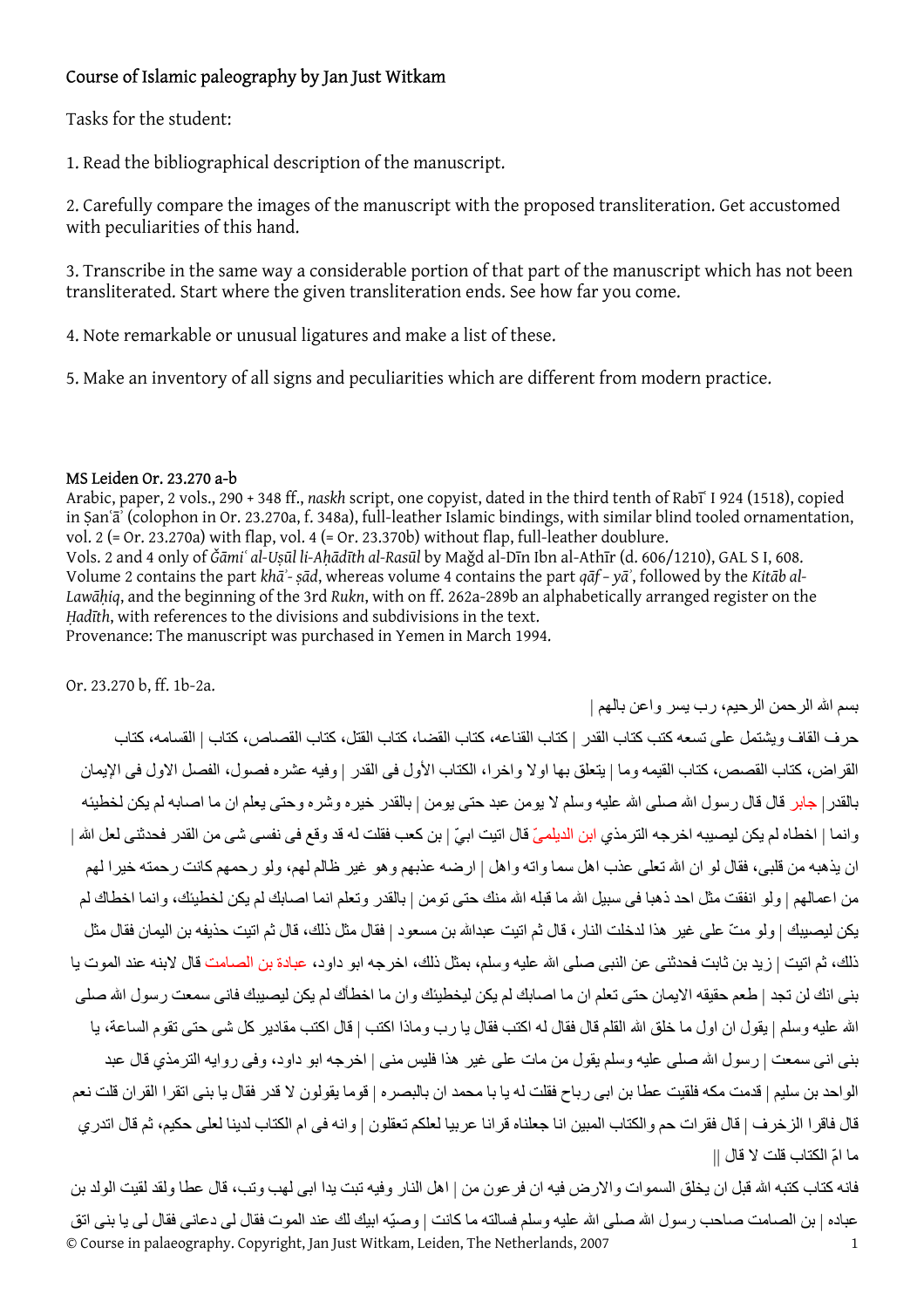الله واعلم | انك لن تتقى الله حتى تومن بالله وتومن بالقدر كله خيره وشره، وان | متّ على غير هذا دخلت النار انى سمعت رسول الله صلى الله عليه وسلم | يقول ان اول ما خلق الله القلم فقال له اكتب قال اكتب قال اكتب القدر | فكتب ما كان وما هو كائن الى الابد، الفصل الثانـي | فـي الـعمل مـع القدر ابن عمرو بن الـعاص قال خرج علينا |رسول الله صلـي الله عليه وسلم وفـي يده كذابان فقال اتدرون ما هذان | الكتابان قلنا لا يا رسول الله إلا ان تخبرنا فقال للذى فى يده اليمنى | هذا كتاب من رب العالمين فيه اسما اهل الجنه واسما ابائهم | وقبائلهم ثم اجمل على اخر هم فلا يزاد فيهم ولا ينقص منهم ابدا وقال | للذى فى شماله هذا كتاب من رب العالمين فيه اسما اهل النار واسما | ابائهم وقبائلهم ثم أجمل على اخر هم فلا يزاد فيهم ولا ينقص منهم ابدا | فقال اصحابه فقم العمل يا رسول الله ان كان امر قد فرغ منه فقال | سددوا وقاربوا فان صاحب الجنه يختم له يعمل اهل الجنه، وان عمل |اىّ عمك وان صاحب اهل النار يختم له بعمل اهل النار وان عمل ايّ عمل | ثم قال رسول الله صلى الله عليه وسلم بيديه فنبذهما قال فرغ ربكم | من العباد فريق فى الجنه وفريق فى السعير اخرجه الترمذى، عمران | بن حصين قال قال رجل يا رسول الله ...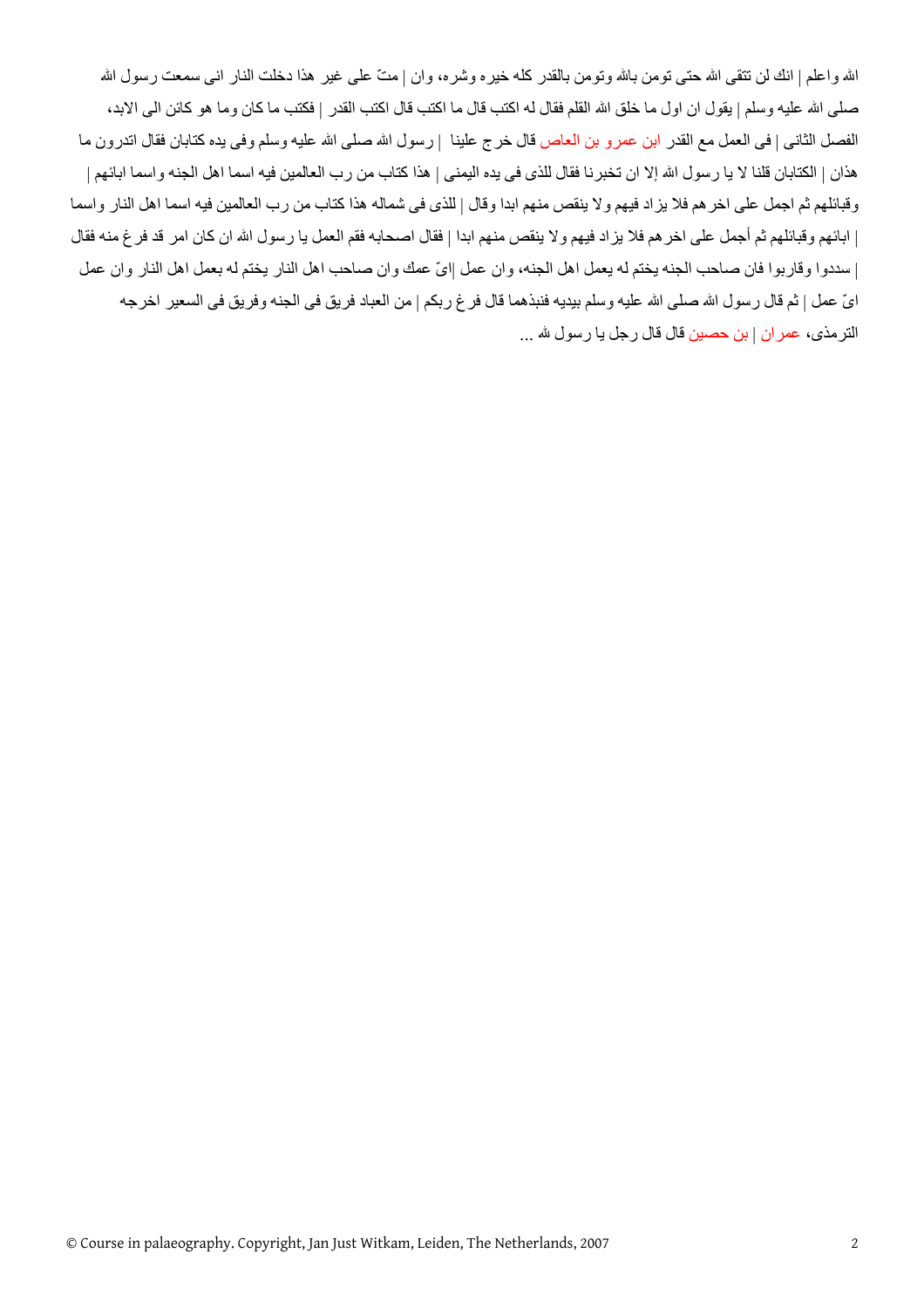حه ال **ف له قد وو** فعا بهم وهوع  $A<sup>d</sup>$  $\Delta$  $N_A$  $\mathbf{s}$ اللهم د ه و لو بعث لخطئك والما بطلم  $161$ النادقا LAD لله الفلم فعالله اله يحنى نفوم الشاع لله د داددودد - قالە  $\epsilon$ دامدا هُ فلفنت عطائل بي رَماح ففلتُ له ماما مح قد ن لادند فعاليات ايغرا الدان ذلت توما ی. والتقوات خم والمصاب المبين أنا جعلناه قراناع العلطة وامدينام المصاب لدسا لحله حكم تم ماريدرب مااتم الكهاب - ولتُ لا قا

Vol. 4 of *Ǧāmiʿ al-Uṣūl li-Aḥādīth al-Rasūl* by Maǧd al-Dīn Ibn al-Athīr. MS Leiden Or. 23.270 b, f. 1b.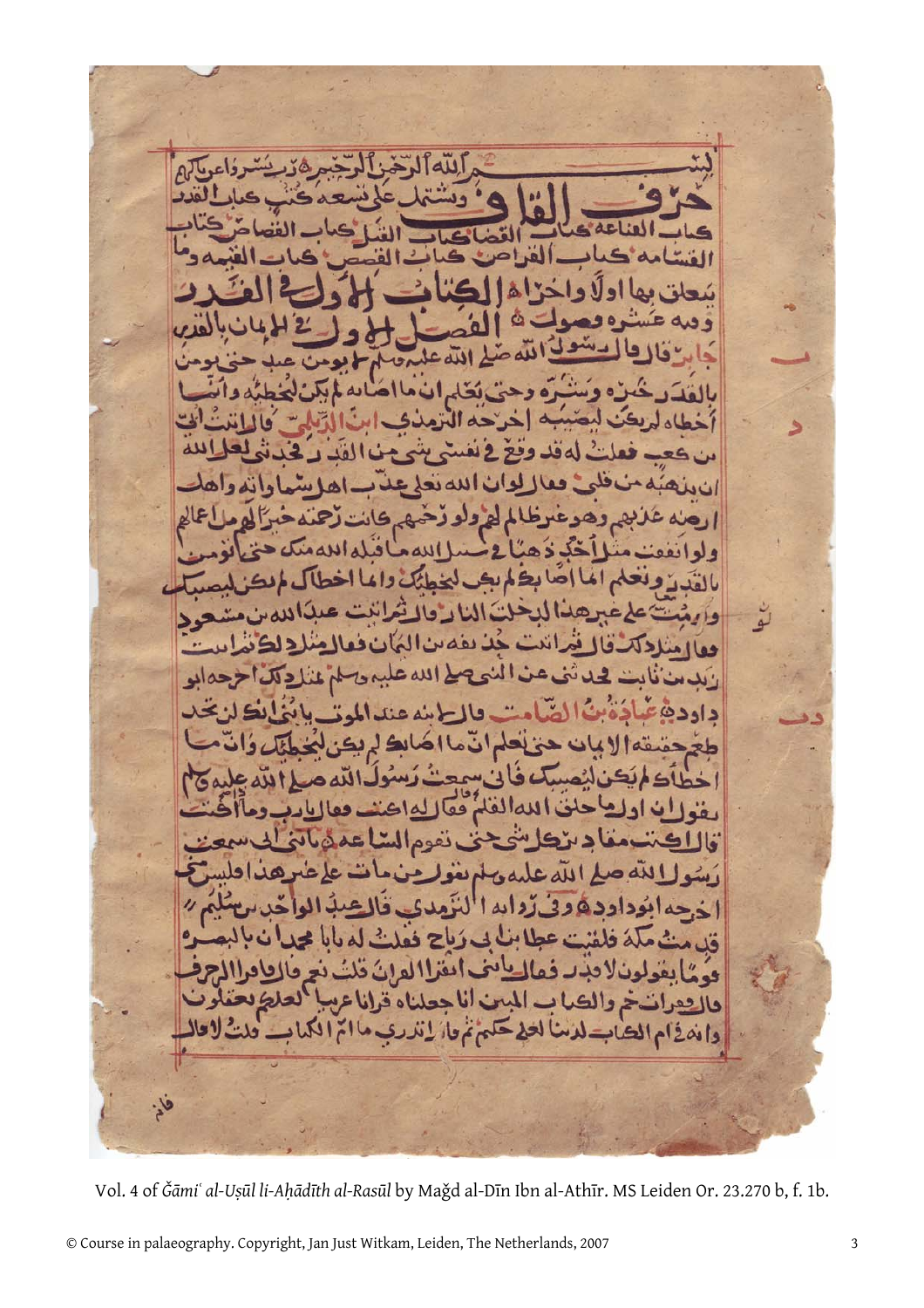كتبدالله فلان بحاظ فالمكان g 711 أهل الناز ذهه نب ه د. watch  $\frac{1}{2}$ سًالو 03 ن اد ه ده 69 85

© Course in palaeography. Copyright, Jan Just Witkam, Leiden, The Netherlands, 2007 4 Vol. 4 of *Ǧāmiʿ al-Uṣūl li-Aḥādīth al-Rasūl* by Maǧd al-Dīn Ibn al-Athīr. MS Leiden Or. 23.270 b, f. 2a.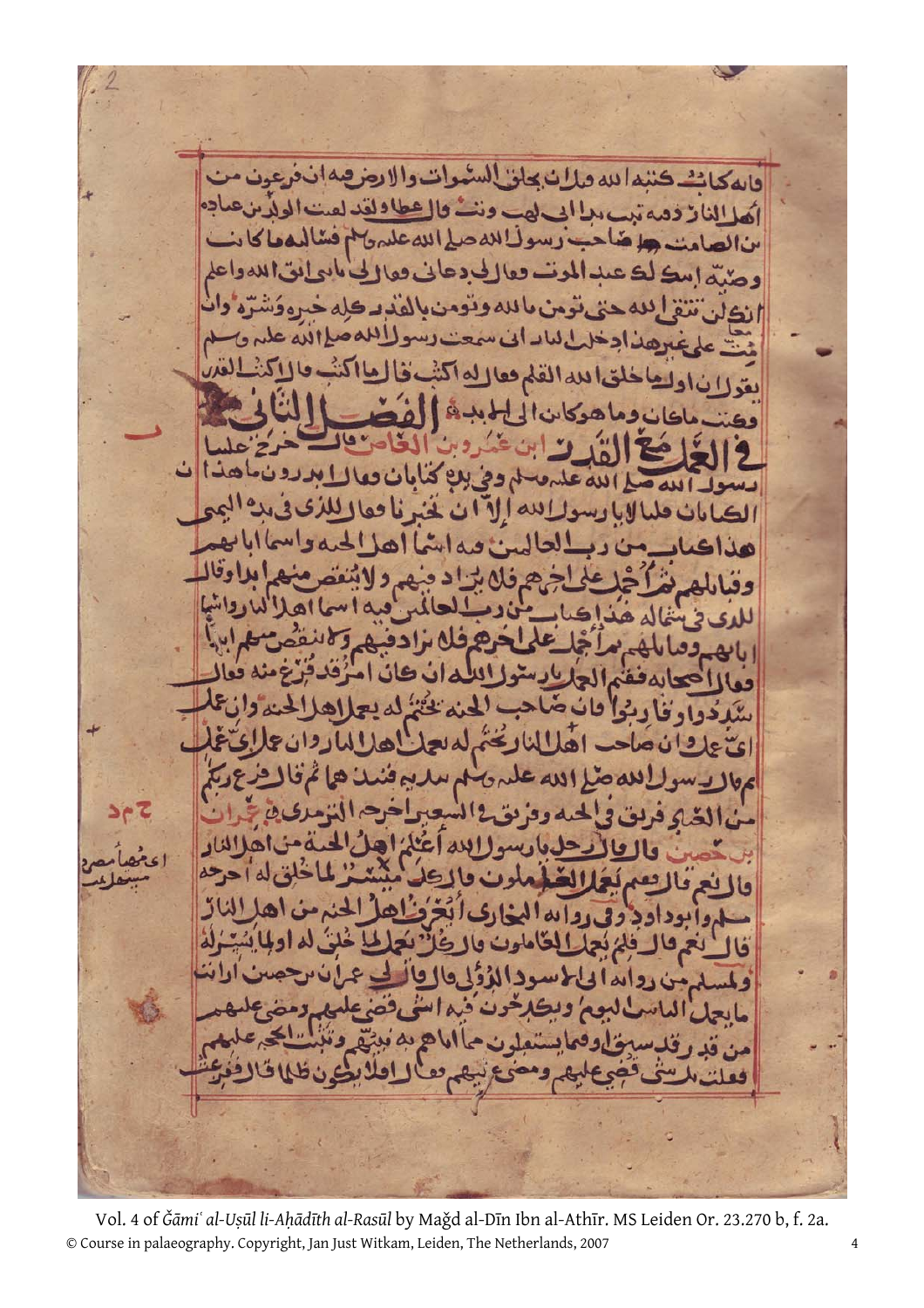.. les  $4.11$ Way SPNC بفعلة هرسالون الله ساليورويلرجو السولالله ومعنى فنه  $443$  $\bullet$ فيغد وقعد ناحوله وم ۔ نه مہال  $\blacktriangleright$   $\blacktriangle$ 9 ەمن dN اده الماحرحةالحا  $4.5...1$ وه ويعبع الع اكبائے الله عليهوتلم فقحد وقعد ناخوله ومعه ء الله أيسوإ . بهانم بالهامكرمن احلاومن نغس ما بفامن المندوالناد والمأقد كنت منفتدا و مطا كبابنا وندع العاربين كا ا لله او بادەدەن كان منامز للكوس الياه اهلانسننا  $\overline{L}$  $tsalcal$ ANI ق لحلاها السعادون  $U$ فامااه برد ادامامزاعط اه ise of class  $L_1 \star \star \star \star 2$ سرئ واجرف للرمدف  $140$  $\omega$  $1120, 11$ للعد إدرفع راسه الى تشمام والعاملهم وهوسكت 12 غلم ه وي روابه المعاركت مععده من المارد مععده من المنه بالوااحلا لى له في واحرج الوداود لااعلوا تدال

© Course in palaeography. Copyright, Jan Just Witkam, Leiden, The Netherlands, 2007 5 Vol. 4 of *Ǧāmiʿ al-Uṣūl li-Aḥādīth al-Rasūl* by Maǧd al-Dīn Ibn al-Athīr. MS Leiden Or. 23.270 b, f. 2b.